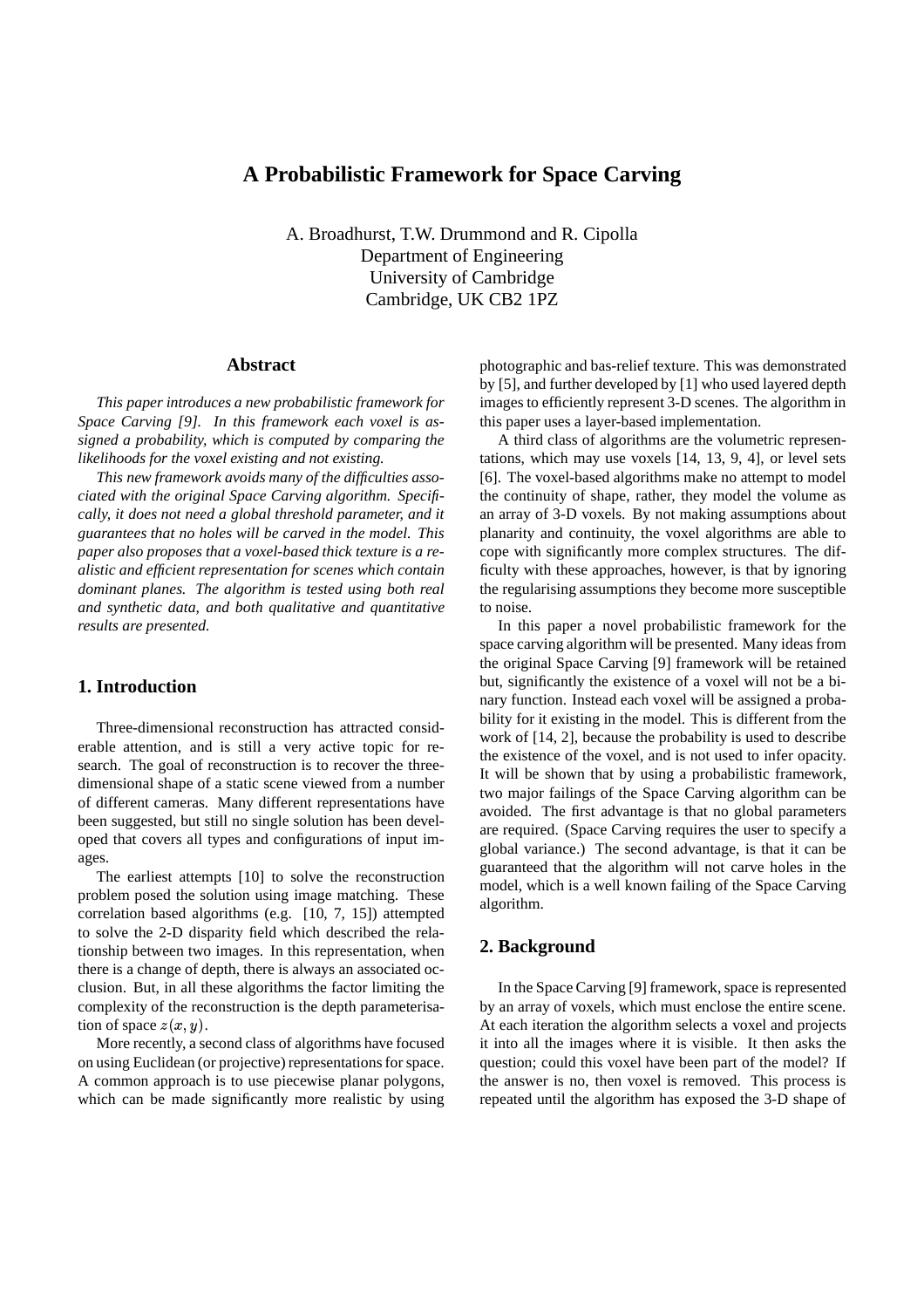

**Figure 1.** These images were generated using the original Space Carving algorithm [9] with two different thresholds. Notice how the windows have been incorrectly carved in both models, and how the threshold is too high in the right image to recover any detail.

#### the scene.

One difficulty with this algorithm is that if a voxel is removed in error, the algorithm will punch a hole all the way through the model. This erroneously removes further voxels, which may lead to a cascade effect. In practice a large region of the model may be removed. This paper will solve this problem by imposing the constraint that every ray must intersect at least one voxel.

A crucial part of the Space Carving algorithm is the consistency function, which is the mechanism that decides whether a voxel should be kept or discarded. Originally , only the centroid of a projected voxel was considered [9], and the voxel was kept if the RGB variance was less than a global threshold. A later refinement introduced R-shuffles [8] to allow for calibration error, but this still did not allow for any image noise, or lighting errors. The effect of noise can be reduced by using a statistical consistency function [3], but voxels may still be removed erroneously.

## **3. Framework**

In this section the basic outline of the probabilistic framework will be described. There are many implementation issues which will need to be considered, but these can be left to the following section.

| <b>Indices</b>               |                                                                                            | of the             |
|------------------------------|--------------------------------------------------------------------------------------------|--------------------|
| $\dot{i}$                    | Image index $\in \{1n\}$                                                                   | $\{\mu_R, \mu$     |
| x, y                         | Pixel co-ordinate index                                                                    | 3.2. H             |
|                              | $k, l, m$ Voxel index (m is depth)                                                         |                    |
| Image data                   |                                                                                            | The                |
| $\mathcal{I}^i$              | Image i                                                                                    |                    |
|                              | $\mathcal{I}_{x,y}^i$ Pixel $x, y$ of image $\mathcal{I}^i$ .                              | determ<br>dent m   |
| <b>Geometric variables</b>   |                                                                                            |                    |
| $\mathbf{P}^i$               | Projection matrix for image $\mathcal{I}^i$                                                | given t<br>is denc |
|                              | $\mathbf{H}_m^i$ Homography from plane m to $\mathcal{I}^i$                                |                    |
| <b>Statistical variables</b> |                                                                                            | $P(\exists$        |
| D                            | All available data $\{\{\mathcal{I}^i\}, \{\mathbf{P}^i\}\}\$                              |                    |
|                              | $\exists_{klm}$ $\exists_{klm} \in \{0 = \text{voxel removed}, 1 = \text{voxel exists}\}\$ |                    |
|                              | $V_{klm}$ The model for a voxel which exists at k, l, m.                                   | P(D)               |
|                              | $W_{klm}^{i}$ The missing voxel model, for image i.                                        | The                |

**Table 1. Notation used in this paper.**

### **3.1. Modelling the projection of a voxel**

This algorithm will use two models to describe a voxel. The first model will describe what the projection of a voxel looks like in the image, and a second model will describe what an image looks like when a voxel is removed. Later Bayes' rule will be used to infer which case is more likely.



**Figure 2.** The model for a voxel existing  $(\exists_{klm} = 1)$ , and not existing  $(\exists_{klm} = 0)$ .

The first possibility is that the voxel indexed by  $klm$  is present in the model (denoted  $\exists_{klm} = 1$ ), in which case the image data corresponding to the projection of the voxel will be described by the voxel model  $V_{klm}$ . This is true for all views that are not occluded. Each voxel will be represented by a spherical Gaussian distribution in RGB space. This means that  $V_{klm}$  has four degrees of freedom that need to be estimated, which are  $\{\mu_R, \mu_G, \mu_B, \sigma^2\}.$ 

The second possibility is that voxel  $klm$  does not exist (denoted  $\exists_{klm} = 0$ ). In this case when the non-voxel is projected into each of the images, the image samples will be from *different* voxels. The difficulty here is that until the entire model is known, it will not be know which voxels these were. To get around this difficulty, it will be assumed that each sample is locally independent. This means a missing voxel can be represented by a set of independent models  $\{W_{klm}^{i}\}$  (one for each image). Again, each of the models will be represented by a spherical Gaussian  $\{\mu_R, \mu_G, \mu_B, \sigma^2\}.$ 

### **3.2. How to make a decision about a voxel**

The probability of a voxel existing  $P(\exists_{klm} = 1 \mid D)$  is determined using Bayes' theorem. The voxel and independent models are used to compute the likelihoods of the data given the models. The prior probability that a voxel exists is denoted  $P(\exists = 1)$ .

$$
P(\exists_{klm} = 1 | D) =
$$
  
 
$$
P(D | \exists_{klm} = 1)P(\exists = 1)
$$
  
 
$$
P(D | \exists_{klm} = 1)P(\exists = 1) + P(D | \exists_{klm} = 0)P(\exists = 0)
$$
 (1)

The two likelihood terms are written as a function of the image data, and the model parameters. For the independent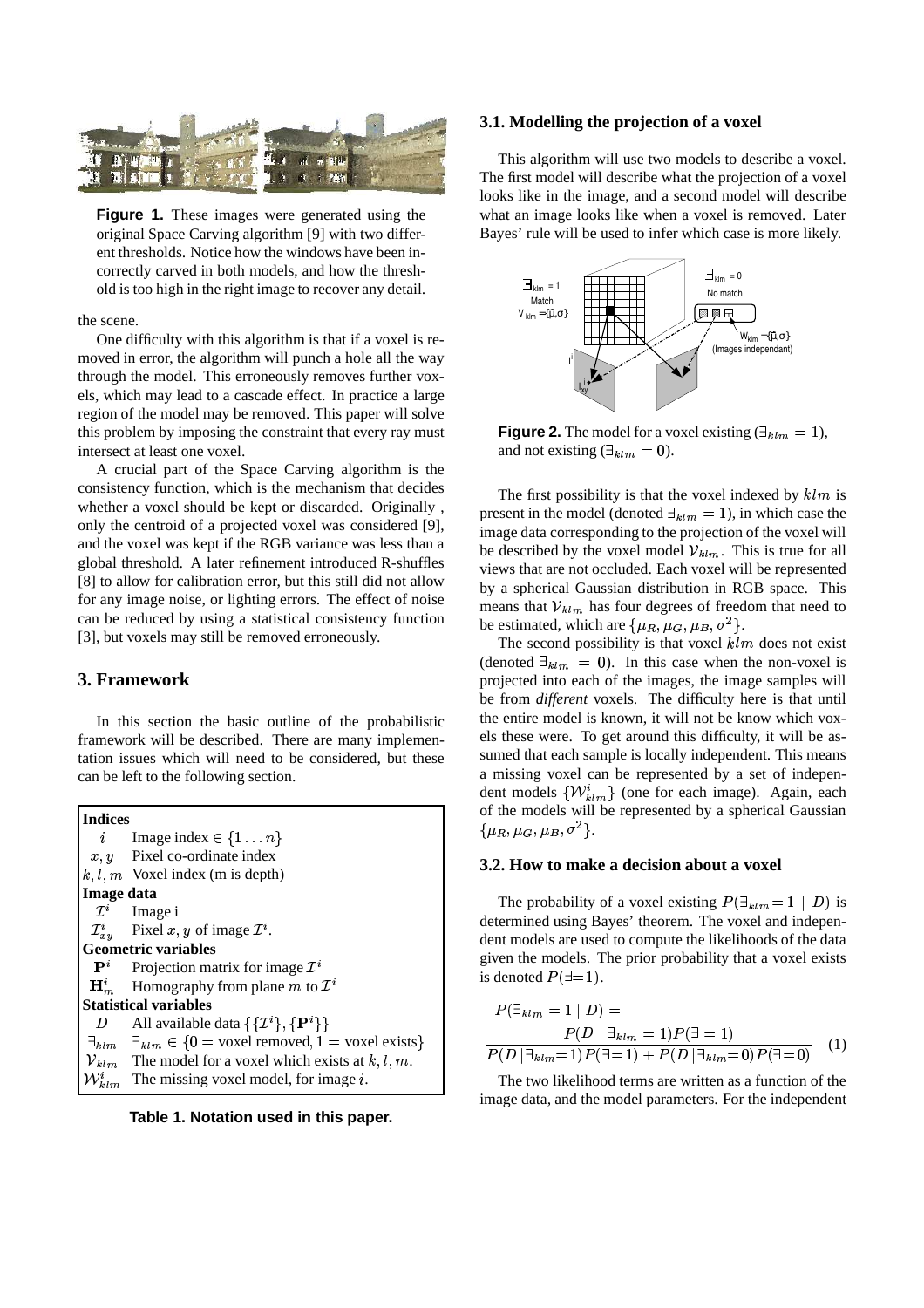model case these are  $\{W_{klm}^{i}\}$ , and are marginalised:

$$
P(D \mid \exists_{klm} = 0) \qquad P
$$
  
= 
$$
\prod_{i} \int_{\mathcal{W}_{klm}^{i}} P(\mathcal{I}^{i} \mid \exists_{klm} = 0, \mathcal{W}_{klm}^{i}) P(\mathcal{W}_{klm}^{i}) d\mathcal{W}_{klm}^{i} \qquad (2) \qquad =
$$

A similar expression can be written for the case of a voxel existing. In this case, the voxel model  $V_{klm}$  is marginalised, which gives:

$$
P(D \mid \exists_{klm} = 1) \qquad \text{wo}
$$
  
=  $\int_{\mathcal{V}_{klm}} \prod_{i} P(\mathcal{I}^i \mid \exists_{klm} = 1, \mathcal{V}_{klm}) P(\mathcal{V}_{klm}) d\mathcal{V}_{klm}$  (3) of  
diff  
diff

## **3.3. Visibility and occlusion reasoning**

Equations (2) and (3) assume that every voxel is visible. This is only true for exterior voxels, as any other voxel may be occluded. Marginalising the existence of *all* closer voxels, however, is computationally infeasible, but an approximation can be made.

A voxel  $klm$  defines a ray to a camera  $\mathcal{I}^i$ , and only voxels along this ray effect visibility. This is a first order approximation. Of all the possibilities of these voxels existing or not, only two cases are of interest which are denoted  $C_{k l m}^{i} \in \{0 = visible, 1 = occluded\}$ . The probability of a voxel being visible  $P(C_{klm}^i = 0 | \{\exists\}, D)$  is computed by ensuring all the voxels along the path of the ray do not exist. Equation (4) assumes independence, which is the same first order approximation (as above).

$$
P(C_{klm}^i = 0 | \{\exists\}, D) = \prod_{\mathbf{r} \in ray} P(\exists_{\mathbf{r}} = 0 | D) \quad (4)
$$

In (3), the effect of occlusion was neglected. These equations can be rewritten for a particular set of visible images  ${C_{klm}^i}$  by only including the visible images in the product:

$$
P(D \mid \exists_{klm} = 0, \{C^i_{klm}\})
$$
  
= 
$$
\prod_i \left( \int_{\mathcal{W}_{klm}^i} P(\mathcal{I}^i \mid \exists_{klm} = 0, \mathcal{W}_{klm}^i) P(\mathcal{W}_{klm}^i) d\mathcal{W}_{klm}^i \right)^{C^i_{klm}}
$$
 (5)

The next step is to marginalise the visibility  ${C_{klm}^i}$  by  $\qquad \gamma$ summing all the possible visibility assignments.

$$
P(D \mid \exists_{klm} = 0) = \sum_{c^1 \in \{0,1\}} P(C_{klm}^1 = c_1 | \{\exists\} D) ...
$$
  
\n
$$
\sum_{c^n \in \{0,1\}} P(C_{klm}^n = c_n | \{\exists\} D) P(D \mid \exists_{klm} = 0, \{C_{klm}^i\})
$$
  
\n
$$
= \sum_{c^1} ... \sum_{c^n} \prod_i P(C_{klm}^i = c^i | \{\exists\}, D) (\theta_{klm}^i)^{C_{klm}^i}
$$
  
\n
$$
= \int_{\theta_{klm}^i} P(\mathcal{I}^i | \exists_{klm} = 0, \mathcal{W}_{klm}^i) P(\mathcal{W}_{klm}^i) d\mathcal{W}_{klm}^i
$$
  
\nAt th  
\n(6)  $P(\sigma)$ 

Equation 3 can be modified in a similar manner:

$$
P(D \mid \exists_{klm} = 1)
$$
  
=  $\sum_{c^1} \cdots \sum_{c^n} \prod_i P(C_{klm}^i = c^i | \{\exists\}, D) (\Theta_{klm}^i)^{C_{klm}^i}$   

$$
\Theta_{klm}^i = \int_{\mathcal{V}_{klm}} P(\mathcal{I}^i \mid \exists_{klm} = 1, \mathcal{V}_{klm}) P(\mathcal{V}_{klm}) d\mathcal{V}_{klm}
$$
 (7)

To correctly marginalise the dependence of voxels, it would be necessary to integrate over all the visibility cases of all the other voxels. This is infeasible, and is replaced in this section by a first order approximation to marginalise the different visibility cases. This still has  $O(2^n)$  complexity, so a brute force approach is still impractical, but a further  $O(n)$  approximation is considered in Section 4.5.

#### **3.4. Image sampling and independence**

Consider the problem of estimating the likelihood of the data for a given voxel. This requires information from different images with different levels of detail to be combined.

Typically the resolution of the voxel array is similar to that of the images, but for a particular voxel it may be either slightly higher or lower than that of the voxel grid. The difficulty with this is that it is necessary to compute the fraction that each pixel contributes to the distribution of each voxel. This is difficult and time consuming. A better approach is to oversample the voxel array so that it can be guaranteed that each sample point is drawn from a single pixel. The oversampled plane corresponds to the front face of each voxel and is denoted  $S_{klm}^{rs}$ , where  $klm$  refers to the voxel, and rs are the co-ordinates of the sample point within that voxel.

image to the front face of the voxel, and where  $J(A)$  is its There is a complication, however, in that pixels which project to a large area on the voxel will get counted many times. To solve this problem, the samples from each image are inversely weighted according to their area:  $w^i =$  $1$  and  $1$  and  $1$  and  $1$  and  $1$ age are inversely weighted according<br> $\frac{1}{\det U(\mathbf{A}^i)}$  where  $\mathbf{A}^i_{x,y}$  is the affine h  $i_{x,y}$  is the affine homography from the Jacobian. This means that a large pixel which spans several sample points will get a small weighting.

The voxel model has been assumed to be Gaussian, so  $V_{klm} = {\vec{\mu}, \sigma}$ . The voxel model term in (7) can be marginalised as follows:

$$
P(\lbrace \mathcal{I} \rbrace | \mathcal{V}_{klm}, C_{klm}^{i} = 0, \exists_{klm} = 1)
$$
  
= 
$$
\int \int \prod_{rs} P(S_{klm}^{rs} | C_{klm}^{i} = 0, \exists_{klm} = 1)^{w^{i}} P(\vec{\mu}) d\vec{\mu} P(\sigma) d\sigma
$$
  
= 
$$
\int \int \prod_{rsi} \left( \frac{1}{(\sigma \sqrt{2\pi})^{3}} e^{-\frac{\Vert S_{klm}^{rs} - \vec{\mu} \Vert^{2}}{2\sigma^{2}}} \right)^{w_{i}} P(\vec{\mu}) d\vec{\mu} P(\sigma) d\sigma
$$
(8)

At this point the prior for  $P(\vec{\mu})$  is assumed to be flat, and  $P(\sigma) = \frac{1}{\sigma}$  is given a Jeffrey's prior. This is both mathemat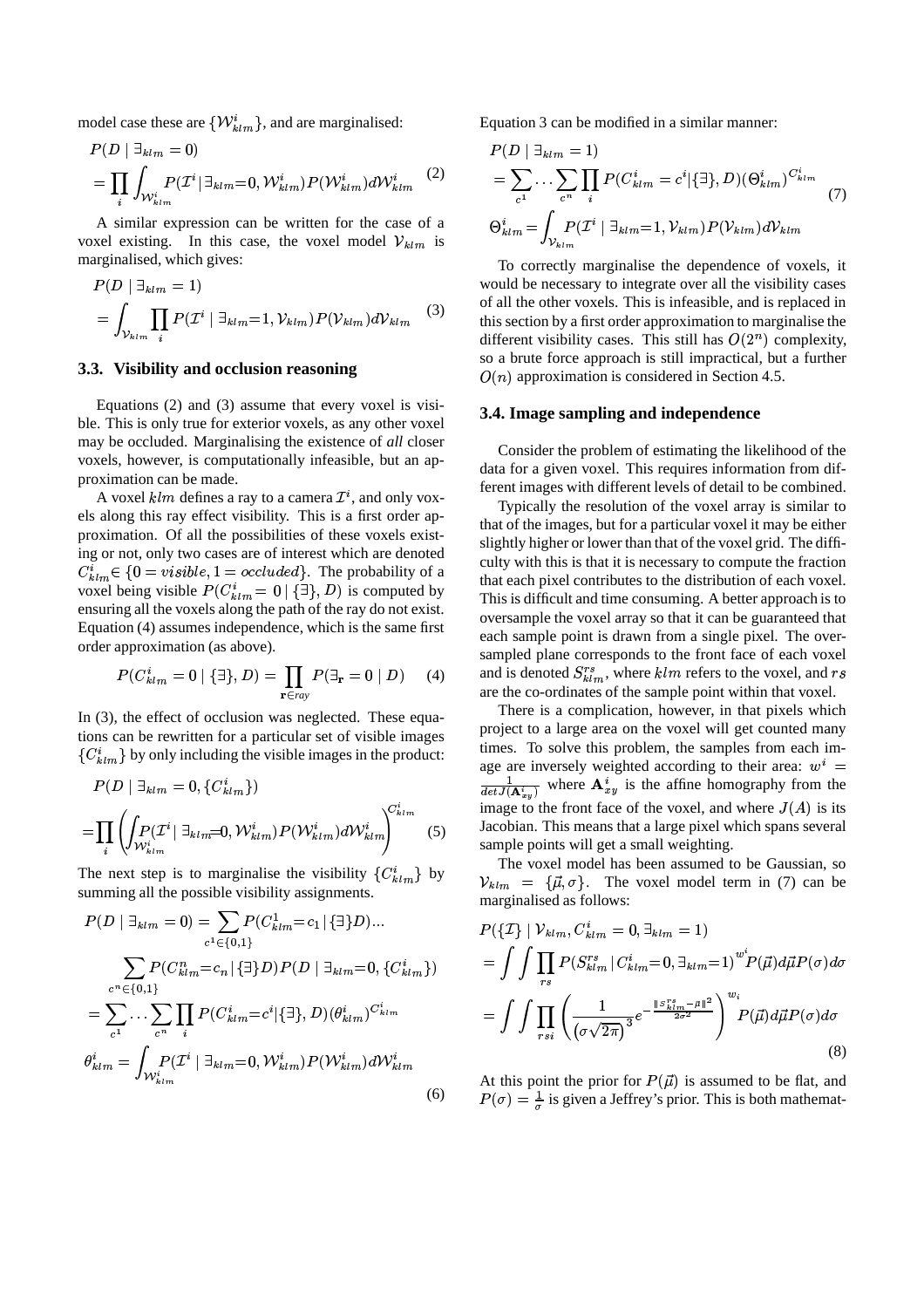ically convenient, and favours voxels with small variances, which agrees with the posterior data.

$$
P(\lbrace \mathcal{I} \rbrace | \mathcal{V}_{klm}, C_{klm}^{i} = 0, \exists_{klm} = 1)
$$

$$
= \frac{1}{2\sqrt{n}} \left(\frac{1}{\sigma_{\mathbf{x}}\sqrt{\pi n}}\right)^{3(n-1)} \Gamma\left(\frac{3(n-1)}{2}\right)
$$
(9)

where  $n = \sum w_i$  and  $\sigma_{\mathbf{x}}^2 = \sigma_{x_B}^2 + \sigma_{x_G}^2 + \sigma_{x_B}^2$ and  $\sigma_{x_B}^2 = \frac{1}{n} (\sum_{rsi} w_i x_B^2) - \bar{x}_B^2$ . A similar expression can be written for the case of independent models (i.e. no match):

$$
P(\lbrace \mathcal{I} \rbrace | \{ \mathcal{W}_{klm} \}, C_{klm}^{i} = 0, \exists_{klm} = 0)
$$
\n
$$
= \prod_{i} \int \int \prod_{rs} P(S_{klm}^{rs} | C_{klm}^{i} = 0, \exists_{klm} = 0) P(\vec{\mu}) d\vec{\mu} P(\sigma) d\sigma
$$
\n
$$
= \prod_{i} \left( \frac{1}{2\sqrt{n}} \left( \frac{1}{\sigma_{\mathbf{x}}^{i} \sqrt{\pi n}} \right)^{3(n-1)} \Gamma\left(\frac{3(n-1)}{2}\right) \right)^{w_{i}}
$$
\n8 bits  
\n8 bits  
\n8 bits  
\n8 bytes  
\n100

This can be expressed using  $log$  probabilities, with  $n$  being the number of visible images, as:

$$
\log P(\{\mathcal{I}\} \mid \{\mathcal{W}_{klm}\}, C_{klm}^i = 0, \exists_{klm} = 0)
$$

$$
= \sum_i w_i \left( a(n) \log \left(\sigma_{\mathbf{x}}^i\right)^2 + b(n) \right) \tag{11}
$$

In summary, a voxel is defined by one of two models, depending on whether it exists in the model, or not. An expressions has been derived for estimating the parameters of both models, and for computing their likelihoods in a Bayesian framework. A technique for handling visibility and occlusion has been presented, but this is still computationally expensive, so a number of implementation issues will be addressed in the next section:

## **4. Implementation**

In this section the implementation of the Probabilistic Space Carving algorithm will be discussed, but first, a number of practical issues need to be addressed:

## **4.1. Overview of the carving algorithm**

The voxel array is processed using the plane sweep algorithm, starting with the layer of voxels closest to the viewer. After the probabilities for the first layer of voxels have been calculated, the probabilities are rendered into the alpha channel of each of the source images. When processing each of the subsequent layers, the probability of a voxel being occluded (in each image) is easily obtained by looking up the projected alpha value in the images. Again, after each plane is processed the rendered alpha values in each of the images are updated.

#### **4.2. Processing layers for efficiency**

Rendering a voxel array using triangles is very inefficient as there are 12 triangles per voxel. Silicon Graphics have overcome this problem in OpenGL, by defining a set of extensions for volume rendering. The voxel array is described as a set of texture mapped layers, with the alpha channel specifying the the opacity. Matching using layers is not a new concept in Computer Vision [14], however, in this paper the alpha channel will be used to store the probability of a voxel existing  $P(\exists = 1 \mid D)$  not opacity.

### **4.3. Encoding probability**

The alpha channel on most graphics platforms is only 8 bits wide, so an efficient encoding scheme is needed for storing the probability. This probability is computed using Bayes' rule (1), and can be expressed as:

$$
P(\exists=1|D) = \frac{1}{1 + e^{(\log P(D|\exists=0) - \log P(D|\exists=1) + k)}} \quad (12)
$$

where the prior  $k = \log P(\exists = 0) - \log P(\exists = 1)$  is assumed constant. The alpha channel stores the difference between the log likelihoods and is insensitive to  $k$ .

### **4.4. Calculating visibility**

The probability of a voxel being visible is given by (4). It is not necessary to compute the entire product for every voxel. After each plane has been processed the images can be used to cache the result of  $P(C | \exists, D)$  for all planes up to the one being processed. This is a significant speed improvement.

Consider one pixel in an image. This pixel defines a ray in space, which intersects with one voxel in each layer. To find the current estimate for  $P(C | \exists, D)$ , the product along each ray is calculated. Since this ray is defined by a single image pixel, the  $\alpha$  channel of the source image can be used to cache the accumulated probability  $\prod P(C | \exists, D)$ . After each new layer of voxels is carved, the cached values need to be updated. This is implementing using two alternating phases. In the first phase a layer of voxels is processed, and in the second phase the cached visibility values are updated (in the image plane). This is repeated for each layer.

## **4.5. Marginalising visibility**

To calculate the probability of a voxel existing, the probability given each of the possible visibility assignments must be computed (see equation 7), and the visibility marginalised. This is very slow as it has complexity  $O(2^n)$ . Instead a local threshold  $\beta$  is introduced and view  $\mathcal{I}^i$  is included in the integral if  $P(C_{klm}^i = 0 | \exists, D) > \beta$ . The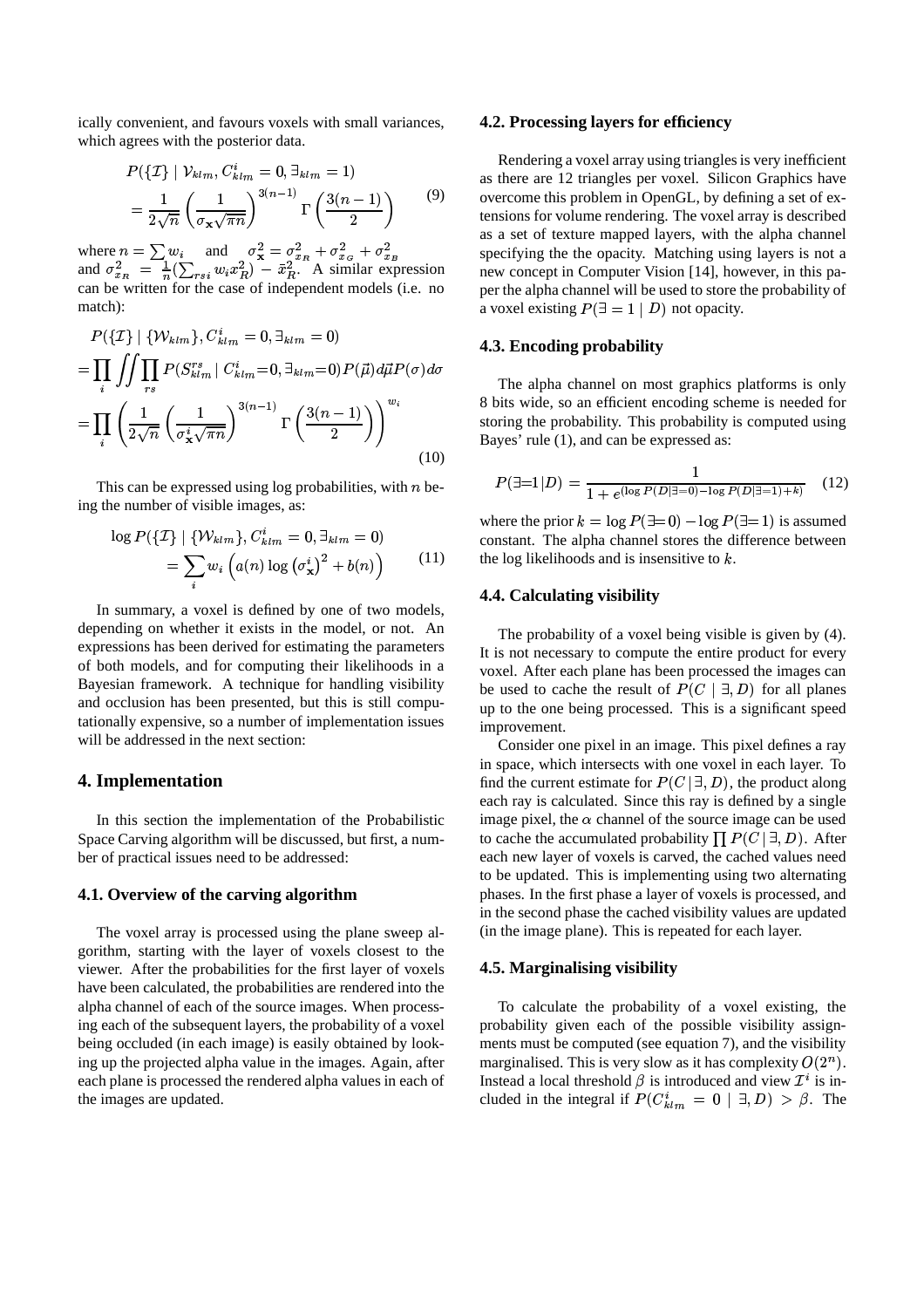

**Figure 3.** This figure shows two of the eleven images of the Master's Lodge, Trinity College, Cambridge

parameter  $\beta$  is then varied between  $0 \dots 1$ , and the maximum likelihood value of  $P(\exists \mid C, D)$  is found.

Since the number of images is usually significantly lower than the number of possible  $\alpha$  values, it is a good idea to break the search up into a small number of  $\beta$  ranges. In this way one can guarantee the visibility to stay the same over each of the ranges.

This approximation selects the most likely cases for 2 views, 3 views, etc. All other visibility cases are assumed to be unlikely. This approximation can be checked as the total likelihood of all the visibility cases should be one.

## **4.6. Approximations for rendering**

This section describes how an image from a new viewpoint is rendered. The best approach is to integrate along each ray marginalising the probabilities of each voxel using Bayes' rule. This assumes that there is one voxel visible along each ray, but cannot be implemented using OpenGL.

$$
\mathbf{x}_{rgb} = \frac{\sum_{r \in ray} \mathbf{x}_r P(\exists_r = 1)}{\sum_{r \in ray} P(\exists_r = 1)}
$$
(13)

If Equation (13) is approximated by a maximum likelihood estimate, then an OpenGL implementation is possible. The model is repeatedly rendered using the  $\alpha$ -test, with an increasing probability threshold. Alternatively, a conventional 3-D model can be generated by classifying each voxel as either existing, or not; by selecting the best voxel along each ray. This technique was used to generate Figure 4.

### **5. Results**

The algorithm is demonstrated in both a qualitative and quantitative manner. Figures 4 and 5 were generated using the *Master's Lodge* [3] and the *Castle* [11] image sequences. The rendered views are new viewpoints, which were not used during the reconstruction process. The ground truth is shown in Figure 5 for comparison. Notice how the entire image including the background and trees has been reconstructed.

A quantitative analysis has been performed using both real and synthetic data. Figure 6 shows the performance of the original Space Carving algorithm and the probabilistic approach, by plotting the number of missing pixels (holes) against reconstruction error. Notice how the new approach never carves holes in the model, and how difficult it is to select an optimal threshold parameter in the original method.







**Figure 5.** This figure was generated using 16 images from the *castle* sequence. The model contains 116 planes with texture size  $256 \times 159$ . The left image is the new viewpoint, and the right image is the withheld view.



**Figure 6.** These two graphs compare the performance of the probabilistic approach with the original Space Carving algorithm. Each data point was generated by calculating the pixel error between an unseen ground truth image, and a reconstructed image. The right hand plot uses synthetic data, and shows the effect of noise. The left plot uses the *Master's Lodge* image sequence. The parameter  $t$  (0..255) is the global variance threshold of the original Space Carving [9] algorithm. The probabilistic framework has no parameters.